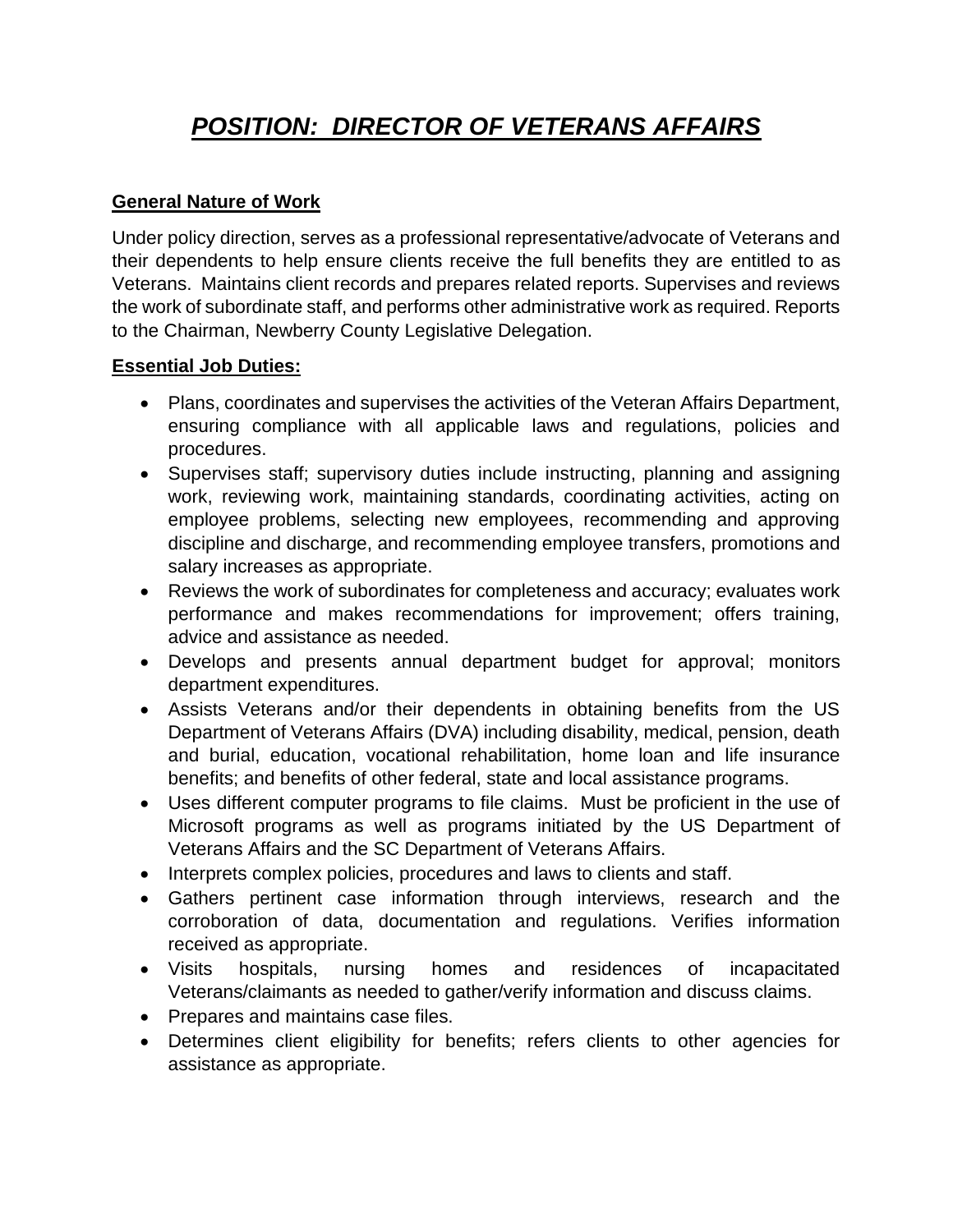- Completes and/or assists clients in completing the required forms and compiling the necessary documentation for the benefits application/claims process. Must be able to use the various computer programs, both local systems and the Department of Veterans Affairs computer programs to monitor claims, appeals and monitor different laws and regulations.
- Assists clients through appeals and legal processes as required.
- Coordinates department activities with those of other government agencies as appropriate.
- Maintains knowledge of all current laws and regulations pertaining to Veterans' benefits.
- Plans and gives presentations to Veteran Service Organization and Veteran events throughout the county.
- Receives and responds to inquires and complaints regarding department services and procedures.
- Reviews various documents, including benefits manuals and updates, claim forms, budget documents, case documentation, benefits awards letters, medical records, Veterans discharge papers and various other forms, records, and reports.
- Prepares and/or processes various documents, including claim forms, appeals, budget documents, income verification repots, departmental annual reports, financial reports, and various records.
- Refers to US Department of Veterans Affairs websites to view manuals, laws, benefit manuals, medical and health reference books.
- Uses various office equipment (computers, copiers etc).
- Interacts and communicates verbally and written with various groups and individuals such as the Legislative Delegation, County Administrator, County Council, subordinates, other County Department heads and employees, the SC Department of Veterans Affairs personnel, VA Regional Office personnel, VA Hospital and other government agencies.

## **Educational requirements:**

A High School or GED required; College degree and Military experience preferred.

#### **Additional requirements:**

SC Code of Laws Section 25-11-40 (B). County veterans affairs officers; appointment and removal training and accreditation.

(B) Subject to the recommendation of a majority of the Senators representing the county and a majority of the House members representing the county, the secretary shall appoint a county veterans' affairs officer for each county in the State, whose term of office shall begin July first of each odd-numbered year and shall continue for a term